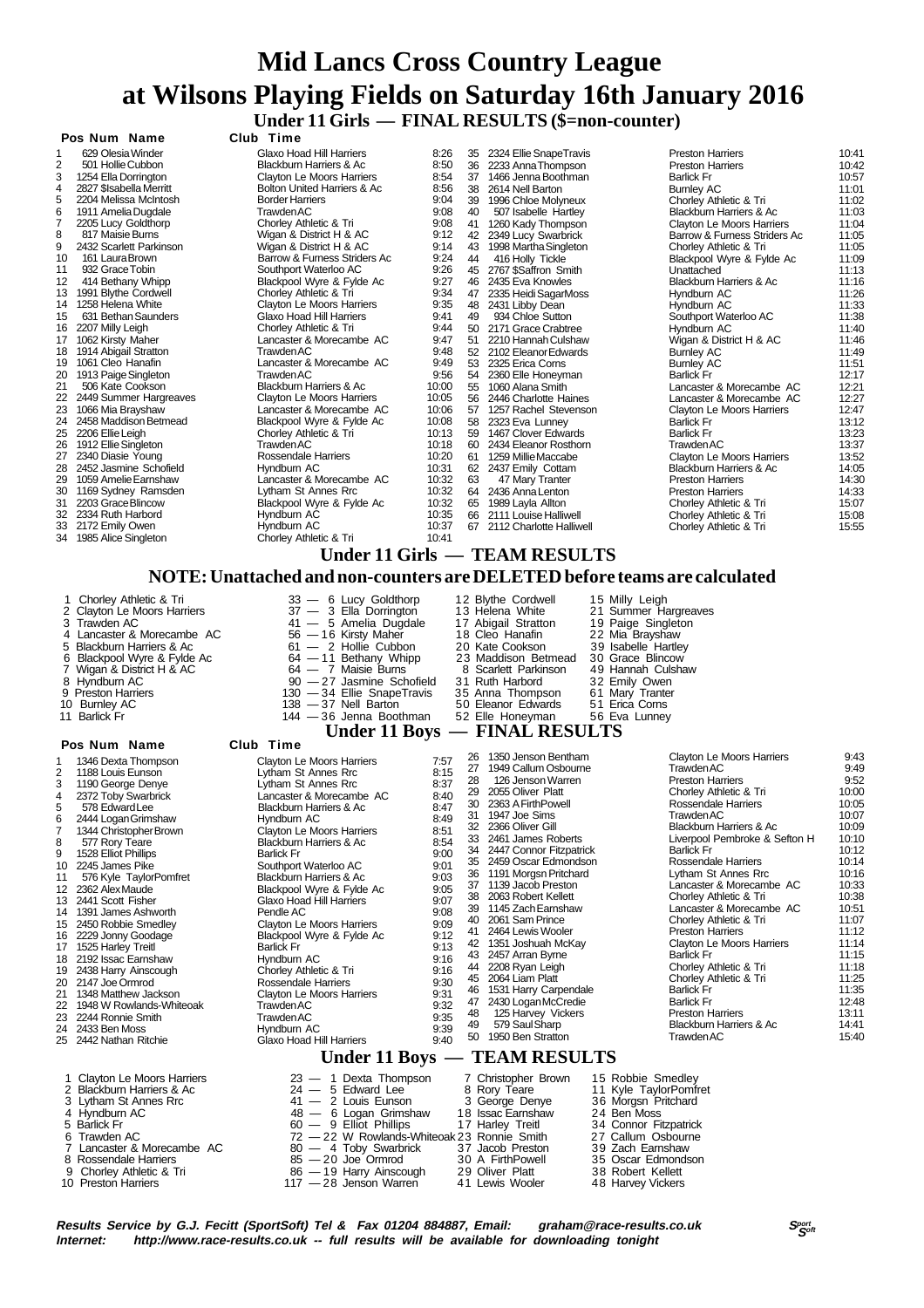## **Mid Lancs Cross Country League at Wilsons Playing Fields on Saturday 16th January 2016 Under 13 Girls — FINAL RESULTS**

|                                                                                                     | Pos Num Name                                                                                                                                                                                                                                                                                                                                                                                                                    | Club Time                                                                                                                                                                                                                                                                                                                                                                                                                                                                                                                   |                                                                                                                                                                         |                                                                                                                |                                                                                                                                                                                                                                                                                                                                                                                                                                                                                |                                                                                                                                                                                                                                                                                                                                                                                                                                                                                      |                                                                                                                                                                                  |
|-----------------------------------------------------------------------------------------------------|---------------------------------------------------------------------------------------------------------------------------------------------------------------------------------------------------------------------------------------------------------------------------------------------------------------------------------------------------------------------------------------------------------------------------------|-----------------------------------------------------------------------------------------------------------------------------------------------------------------------------------------------------------------------------------------------------------------------------------------------------------------------------------------------------------------------------------------------------------------------------------------------------------------------------------------------------------------------------|-------------------------------------------------------------------------------------------------------------------------------------------------------------------------|----------------------------------------------------------------------------------------------------------------|--------------------------------------------------------------------------------------------------------------------------------------------------------------------------------------------------------------------------------------------------------------------------------------------------------------------------------------------------------------------------------------------------------------------------------------------------------------------------------|--------------------------------------------------------------------------------------------------------------------------------------------------------------------------------------------------------------------------------------------------------------------------------------------------------------------------------------------------------------------------------------------------------------------------------------------------------------------------------------|----------------------------------------------------------------------------------------------------------------------------------------------------------------------------------|
| 3<br>4<br>5<br>6<br>8<br>9<br>10<br>11<br>12 <sup>2</sup><br>13<br>14<br>15<br>16<br>17<br>18<br>19 | 496 Amy Davies<br>1045 Erin Moffatt<br>1986 Olivia Leigh<br>810 Charlotte Edwards<br>1910 Sophie Stanworth<br>2439 Bethany Reid<br>2350 Hollie Winstanley<br>2354 Lucy Treadell<br>497 Eleesha Charnley<br>2321 Skyler Bowes<br>352 Emily Brough<br>1047 Sasha Oldham<br>2163 Abigail Earnshaw<br>412 Lucy Tickle<br>1246 Liberty Thompson<br>921 Freya Walsh<br>1250 Sophie Ashworth<br>807 Lara Wilson<br>1050 Larissa Hannam | Blackburn Harriers & Ac<br>Lancaster & Morecambe AC<br>Chorley Athletic & Tri<br>Wigan & District H & AC<br>Trawden AC<br>Chorley Athletic & Tri<br>Blackpool Wyre & Fylde Ac<br><b>Preston Harriers</b><br><b>Blackburn Harriers &amp; Ac</b><br><b>Border Harriers</b><br>Liverpool Pembroke & Sefton H<br>Lancaster & Morecambe AC<br>Hyndburn AC<br>Blackpool Wyre & Fylde Ac<br>Clayton Le Moors Harriers<br>Southport Waterloo AC<br>Clayton Le Moors Harriers<br>Wigan & District H & AC<br>Lancaster & Morecambe AC | 11:05<br>11:08<br>11:10<br>11:20<br>11:21<br>11:41<br>11:43<br>11:45<br>11:46<br>11:47<br>11:59<br>12:05<br>12:14<br>12:25<br>12:26<br>12:28<br>12:31<br>12:35<br>12:36 | 21<br>22<br>23<br>24<br>25<br>26<br>27<br>28<br>29<br>31<br>32<br>33<br>34<br>35<br>36<br>37<br>38<br>39<br>40 | 1983 Isabelle Farron<br>1363 Ellie Crabtree<br>1984 Amy Heaton<br>1361 Ella Atkins<br>1048 Kirsty Hamilton<br>1980 Emily Warren<br>1978 Amber Boardman<br>1248 Claudia Bentham<br>1247 Natasha Olszewska<br>30 1251 Roanna Holdsworth<br>2467 Tegan Judson<br>1040 Holly Satterly<br>1981 Lauren Prince<br>814 Amelie Bartholomew<br>1168 Rebecca Tate<br>2169 Laila Wardle<br>1253 Keira Stevenson<br>2168 Amelia Buckley<br>1252 Bronia Olszewska<br>2218 Harriett Rosthorne | Chorley Athletic & Tri<br>Pendle AC<br>Chorley Athletic & Tri<br>Pendle AC<br>Lancaster & Morecambe AC<br>Chorley Athletic & Tri<br>Chorley Athletic & Tri<br>Clayton Le Moors Harriers<br>Clayton Le Moors Harriers<br>Clayton Le Moors Harriers<br><b>Barlick Fr</b><br>Lancaster & Morecambe AC<br>Chorley Athletic & Tri<br>Wigan & District H & AC<br>Lytham St Annes Rrc<br>Hyndburn AC<br>Clayton Le Moors Harriers<br>Hyndburn AC<br>Clayton Le Moors Harriers<br>Trawden AC | 12:50<br>12:54<br>12:56<br>13:02<br>13:03<br>13:05<br>13:13<br>13:29<br>13:30<br>13:32<br>13:38<br>13:47<br>13:54<br>14:00<br>14:16<br>15:04<br>15:59<br>16:08<br>17:29<br>22:05 |
|                                                                                                     | 20 2214 Georgina Ainscough                                                                                                                                                                                                                                                                                                                                                                                                      | Chorley Athletic & Tri                                                                                                                                                                                                                                                                                                                                                                                                                                                                                                      | 12:42                                                                                                                                                                   |                                                                                                                |                                                                                                                                                                                                                                                                                                                                                                                                                                                                                |                                                                                                                                                                                                                                                                                                                                                                                                                                                                                      |                                                                                                                                                                                  |
|                                                                                                     |                                                                                                                                                                                                                                                                                                                                                                                                                                 |                                                                                                                                                                                                                                                                                                                                                                                                                                                                                                                             |                                                                                                                                                                         |                                                                                                                | Under 13 Girls — TEAM RESULTS                                                                                                                                                                                                                                                                                                                                                                                                                                                  |                                                                                                                                                                                                                                                                                                                                                                                                                                                                                      |                                                                                                                                                                                  |
|                                                                                                     | 1 Chorley Athletic & Tri<br>2 Lancaster & Morecambe AC<br>3 Wigan & District H & AC<br>4 Clayton Le Moors Harriers<br>5 Hyndburn AC                                                                                                                                                                                                                                                                                             | 29 - 3 Olivia Leigh<br>$33 - 2$ Erin Moffatt<br>4 Charlotte Edwards<br>56 —<br>$60 - 15$ Liberty Thompson<br>87 — 13 Abigail Earnshaw                                                                                                                                                                                                                                                                                                                                                                                       |                                                                                                                                                                         |                                                                                                                | 6 Bethany Reid<br>12 Sasha Oldham<br>18 Lara Wilson<br>17 Sophie Ashworth<br>36 Laila Wardle                                                                                                                                                                                                                                                                                                                                                                                   | 20 Georgina Ainscough<br>19 Larissa Hannam<br>34 Amelie Bartholomew<br>28 Claudia Bentham<br>38 Amelia Buckley                                                                                                                                                                                                                                                                                                                                                                       |                                                                                                                                                                                  |

### **Race 4 - Under 13 Boys — FINAL RESULTS (\$=non-counter)**

| Pos Num Name |  | Club Time |
|--------------|--|-----------|

|    | 1 VƏ IVYIN IVYING          | .<br>------                   |       |    |                        |                                    |       |
|----|----------------------------|-------------------------------|-------|----|------------------------|------------------------------------|-------|
|    | 573 Matthew Ramsden        | Blackburn Harriers & Ac       | 11:38 | 21 | 571 Daniel Brown       | Blackburn Harriers & Ac            | 13:10 |
|    | 1127 William Pyle          | Lancaster & Morecambe AC      | 11:47 | 22 | 572 Luke Ingleson      | <b>Blackburn Harriers &amp; Ac</b> | 13:20 |
|    | 1868 Tom Massey            | Horwich Rmi Harriers          | 11:49 | 23 | 459 Bruno Eaves        | Blackpool Wyre & Fylde Ac          | 13:30 |
|    | 1343 Jackson McKay         | Clayton Le Moors Harriers     | 11:54 | 24 | 1128 Tim Woodman       | Lancaster & Morecambe AC           | 13:31 |
| 5  | 568 Jamie Teare            | Blackburn Harriers & Ac       | 11:58 | 25 | 461 Jamie Jackson      | Blackpool Wyre & Fylde Ac          | 13:36 |
|    | 1637 Jacob Smith           | Kendal-Helm Composite         | 12:02 | 26 | 374 Matthew Russo      | Liverpool Pembroke & Sefton H      | 13:47 |
|    | 460 James Smith            | Blackpool Wyre & Fylde Ac     | 12:19 | 27 | 2440 Joe Mitchell      | Chorley Athletic & Tri             | 13:50 |
| 8  | 1867 Luke Brindle          | Horwich Rmi Harriers          | 12:22 | 28 | 1640 Toby Umpleby      | Kendal-Helm Composite              | 13:56 |
| 9  | 1866 Robert Seddon         | Horwich Rmi Harriers          | 12:25 | 29 | 1005 Sam Coupland      | Southport Waterloo AC              | 13:56 |
|    | 10 2047 Oliver Goldthorp   | Chorley Athletic & Tri        | 12:33 | 30 | 1004 Lewis McMahon     | Southport Waterloo AC              | 14:01 |
| 11 | 375 Mark Roberts           | Liverpool Pembroke & Sefton H | 12:34 | 31 | 1339 Jay Bowman        | Clayton Le Moors Harriers          | 14:07 |
|    | 12 2184 George Owen        | Hyndburn AC                   | 12:37 |    | 32 2445 Jasper Smith   | Blackburn Harriers & Ac            | 14:19 |
| 13 | 1633 Joshua Roelants       | Kendal-Helm Composite         | 12:40 | 33 | 2456 Ethan Barbarewicz | Blackburn Harriers & Ac            | 14:21 |
| 14 | 567 Leon Thomas            | Blackburn Harriers & Ac       | 12:45 | 34 | 1342 Lennon Jackson    | Clayton Le Moors Harriers          | 14:27 |
|    | 15 2049 Daniel Lillev      | Chorley Athletic & Tri        | 12:50 | 35 | 1133 Alex Blessington  | Lancaster & Morecambe AC           | 14:46 |
|    | 16 2258 Harry Shepherd     | Chorley Athletic & Tri        | 13:00 | 36 | 1340 Adam Stevenson    | Clayton Le Moors Harriers          | 14:55 |
| 17 | 1946 C Rowlands-Whiteoak   | Trawden AC                    | 13:05 | 37 | 1526 Aaron Slater      | Barlick Fr                         | 15:03 |
| 18 | 376 Jake Dickinson         | Liverpool Pembroke & Sefton H | 13:05 | 38 | 1003 Joseph Sutton     | Southport Waterloo AC              | 15:14 |
|    | 19 2766 \$S SeggerStaveley | Settle Harriers               | 13:07 | 39 | 2393 Alfie Edmondson   | Rossendale Harriers                | 15:42 |
|    | 20 2185 Henry Harbord      | Hyndburn AC                   | 13:08 | 40 | 1446 Alfie White       | <b>Burnley AC</b>                  | 21:28 |
|    |                            |                               |       |    |                        |                                    |       |

#### **Race 4 - Under 13 Boys — TEAM RESULTS NOTE: Unattached and non-counters are DELETED before teams are calculated**

- 
- 2 Blackburn Harriers & Ac 20 1 Matthew Ramsden 5 Jamie Teare 14 Leon Thomas<br>3 Chorley Athletic & Tri 3 1 10 Oliver Goldthorp 15 Daniel Lilley 16 Harry Shepherd<br>46 6 Jacob Smith 13 Joshua Roelants 27 Toby Umpleby<br>5 Bl
- 
- 1 Horwich Rmi Harriers  $20 3$  Tom Massey  $20 1$  Matthew Ramsden  $2$  Blackburn Harriers  $20 1$  Matthew Ramsden  $20 1$  Matthew Ramsden  $20 1$  Matthew Ramsden  $20 1$  Matthew Ramsden  $20 1$  Matthew Ramsden  $20 1$  Matt
- 6 Blackpool Wyre & Fylde Ac and the S3 7 James Smith 22 Bruno Eaves 24 Jamie Jackson<br>6 Liverpool Pembroke & Sefton H 54 11 Mark Roberts 18 Jake Dickinson 25 Matthew Russo<br>7 Lancaster & Morecambe AC 59 2 William Pvle 7 Lancaster & Morecambe AC 59 — 2 William Pyle 23 Tim Woodman 34 Alex Blessington
- 
- 
- 8 Clayton Le Moors Harriers 67 4 Jackson McKay 30 Jay Bowman 33 Lennon Jackson<br>9 Southport Waterloo AC 94 28 Sam Coupland 29 Lewis McMahon 37 Joseph Sutton 9 Southport Waterloo AC 94 — 28 Sam Coupland 29 Lewis McMahon 37 Joseph Sutton

# **Race 4 - Under 15 Girls — FINAL RESULTS (\$=non-counter)**

|    | Pos Num Name          | Club Time                 |       |    |                          |                             |       |
|----|-----------------------|---------------------------|-------|----|--------------------------|-----------------------------|-------|
|    | 1620 Samantha Bland   | Kendal-Helm Composite     | 12:56 | 10 | 495 Chloe Bleeks         | Blackburn Harriers & Ac     | 14:15 |
|    | 1244 Briony Holt      | Clayton Le Moors Harriers | 13:03 | 11 | 1243 Eleanor Root        | Clayton Le Moors Harriers   | 14:24 |
|    | 2462 Emma Fulton      | <b>Preston Harriers</b>   | 13:08 | 12 | 407 Kate Jenkinson       | Blackpool Wyre & Fylde Ac   | 14:28 |
| 4  | 1971 Lvdia Wilcock    | Chorley Athletic & Tri    | 13:09 |    | 13 2161 Nicola Movnihan  | Hyndburn AC                 | 14:31 |
| 5. | 406 Danielle Whipp    | Blackpool Wyre & Fylde Ac | 13:12 | 14 | 402 Taylor Holland       | Blackpool Wyre & Fylde Ac   | 14:33 |
|    | 403 Jessica Jackson   | Blackpool Wyre & Fylde Ac | 13:51 |    | 15 2768 \$Leah Rushworth | Bolton United Harriers & Ac | 14:45 |
|    | 2376 Soophie Rotheram | <b>Preston Harriers</b>   | 13:55 | 16 | 492 Anna Lonsdale        | Blackburn Harriers & Ac     | 15:18 |
| 8. | 1039 Isabelle Woodman | Lancaster & Morecambe AC  | 13:57 | 17 | 1975 Charlotte Lavin     | Chorley Athletic & Tri      | 15:23 |
|    | 923 Jessica Dean      | Southport Waterloo AC     | 14:08 |    | 18 2443 Jodie Ritchie    | Glaxo Hoad Hill Harriers    | 17:08 |
|    |                       |                           |       |    |                          |                             |       |

### **Race 4 - Under 15 Girls — TEAM RESULTS**

#### **NOTE: Unattached and non-counters are DELETED before teams are calculated**

1 Blackpool Wyre & Fylde Ac  $23 - 5$  Danielle Whipp 6 Jessica Jackson 12 Kate Jenkinson

- -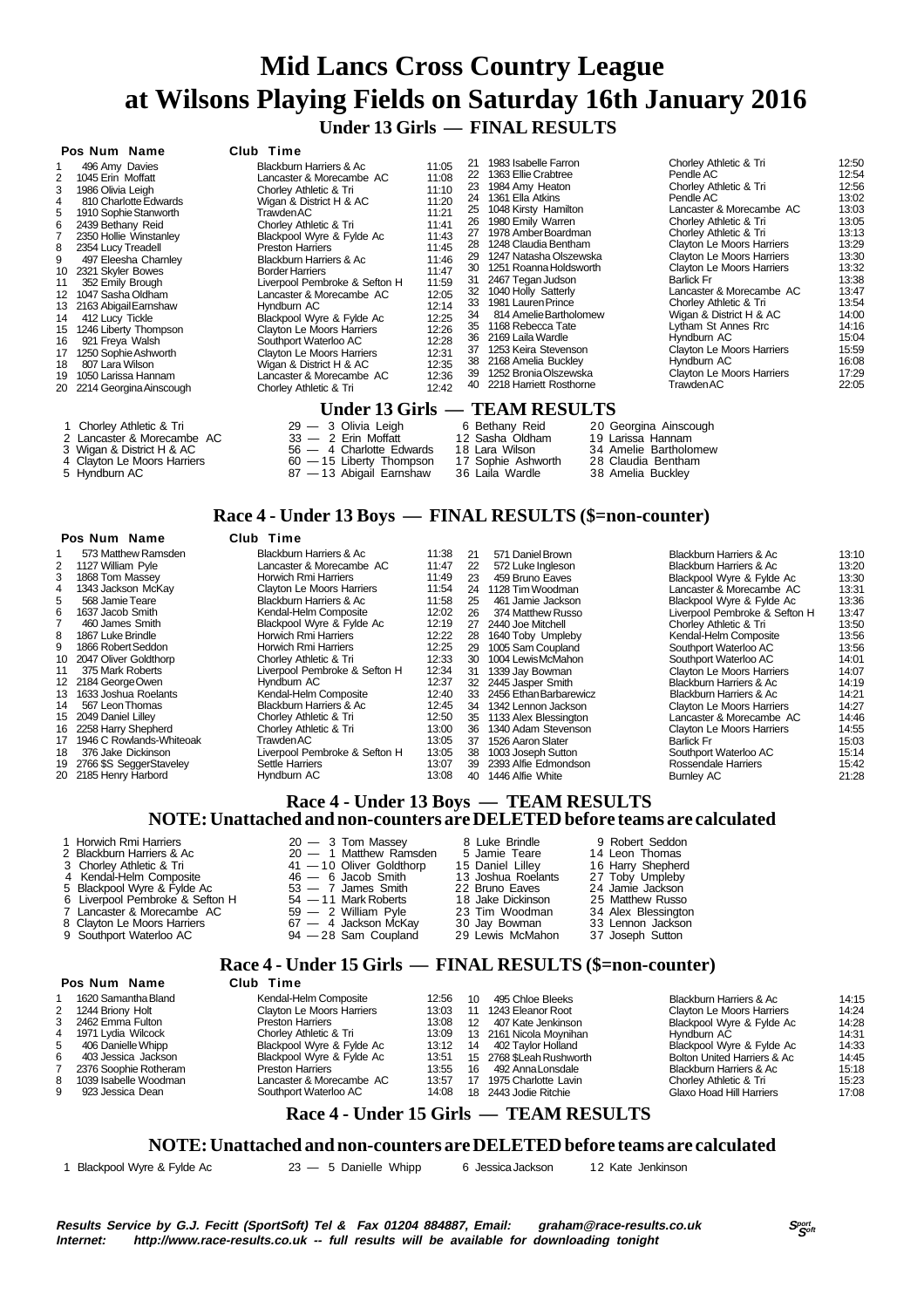**Race 5 - Under 15 Boys — FINAL RESULTS**

| Pos Num Name<br>1383 Kai Atkins<br>1<br>2<br>1118 James Stanley<br>3<br>2090 Kristian Wade<br>4<br>369 Adam Jones<br>5<br>1888 Harry Greenbank<br>1107 Will Howard<br>6<br>7<br>1112 Shea Hannam<br>8<br>367 Ross Harrison<br>9<br>371 Tom Dickinson<br>1864 Lewis Wilkes<br>10<br>998 Harry Pike<br>11<br>1 Lancaster & Morecambe AC | Club Time<br>Pendle AC<br>Lancaster & Morecambe AC<br>Leigh Harriers<br>Liverpool Pembroke & Sefton H<br>Team North Cumbria<br>Lancaster & Morecambe AC<br>Lancaster & Morecambe AC<br>Liverpool Pembroke & Sefton H<br>Liverpool Pembroke & Sefton H<br>Horwich Rmi Harriers<br>Southport Waterloo AC<br>Race 5 - Under 15 Boys — TEAM RESULTS<br>15 - 2 James Stanley | 15:36<br>15:38<br>15:40<br>15:41<br>15:44<br>16:05<br>16:11<br>16:15<br>16:16<br>16:29<br>17:15 | 12<br>14<br>17   | 370 Joe Houghton<br>13 1382 Timothy Barnes<br>457 Jack Tickle<br>15 1335 Thomas Bradley<br>16 1631 Joey Umpleby<br>996 Sam Cain<br>18 2483 Kurtis Mitton<br>19 1117 Matthew Bunce<br>20 1385 Harry Nelson<br>21 1336 Daniel Bradley<br>6 Will Howard | 7 Shea Hannam                           | Liverpool Pembroke & Sefton H<br>Pendle AC<br>Blackpool Wyre & Fylde Ac<br>Clayton Le Moors Harriers<br>Kendal-Helm Composite<br>Southport Waterloo AC<br>Rossendale Harriers<br>Lancaster & Morecambe AC<br>Pendle AC<br>Clayton Le Moors Harriers | 17:19<br>17:44<br>18:19<br>18:35<br>19:46<br>19:54<br>19:58<br>19:59<br>20:21<br>21:09 |
|---------------------------------------------------------------------------------------------------------------------------------------------------------------------------------------------------------------------------------------------------------------------------------------------------------------------------------------|-------------------------------------------------------------------------------------------------------------------------------------------------------------------------------------------------------------------------------------------------------------------------------------------------------------------------------------------------------------------------|-------------------------------------------------------------------------------------------------|------------------|------------------------------------------------------------------------------------------------------------------------------------------------------------------------------------------------------------------------------------------------------|-----------------------------------------|-----------------------------------------------------------------------------------------------------------------------------------------------------------------------------------------------------------------------------------------------------|----------------------------------------------------------------------------------------|
| 2 Liverpool Pembroke & Sefton H<br>3 Pendle AC                                                                                                                                                                                                                                                                                        | $21 - 4$ Adam Jones<br>34 - 1 Kai Atkins                                                                                                                                                                                                                                                                                                                                |                                                                                                 |                  | 8 Ross Harrison<br>13 Timothy Barnes                                                                                                                                                                                                                 | 9 Tom Dickinson<br>20 Harry Nelson      |                                                                                                                                                                                                                                                     |                                                                                        |
|                                                                                                                                                                                                                                                                                                                                       | Race 5 - Under 17 Women — FINAL RESULTS                                                                                                                                                                                                                                                                                                                                 |                                                                                                 |                  |                                                                                                                                                                                                                                                      |                                         |                                                                                                                                                                                                                                                     |                                                                                        |
| Pos Num Name                                                                                                                                                                                                                                                                                                                          | Club Time                                                                                                                                                                                                                                                                                                                                                               |                                                                                                 |                  |                                                                                                                                                                                                                                                      |                                         |                                                                                                                                                                                                                                                     |                                                                                        |
| 485 Grace Handley<br>1<br>1616 Imogen Burrow<br>2<br>3<br>341 Anna Hulme<br>4<br>2158 Emma Guilfoyle<br>5<br>343 Flossie Dickinson<br>6<br>1617 Jemma Litzke<br>7<br>2120 Charlotte Waddington<br>8<br>340 Charlotte Mawdsley                                                                                                         | Blackburn Harriers & Ac<br>Kendal-Helm Composite<br>Liverpool Pembroke & Sefton H<br>Hyndburn AC<br>Liverpool Pembroke & Sefton H<br>Kendal-Helm Composite<br>Rossendale Harriers<br>Liverpool Pembroke & Sefton H                                                                                                                                                      | 18:01<br>18:30<br>19:01<br>19:16<br>19:24<br>19:31<br>19:51<br>20:28                            |                  |                                                                                                                                                                                                                                                      |                                         |                                                                                                                                                                                                                                                     |                                                                                        |
|                                                                                                                                                                                                                                                                                                                                       | Race 5 - Under 17 Women — TEAM RESULTS                                                                                                                                                                                                                                                                                                                                  |                                                                                                 |                  |                                                                                                                                                                                                                                                      |                                         |                                                                                                                                                                                                                                                     |                                                                                        |
| 1 Liverpool Pembroke & Sefton H                                                                                                                                                                                                                                                                                                       | $16 - 3$ Anna Hulme                                                                                                                                                                                                                                                                                                                                                     |                                                                                                 |                  | 5 Flossie Dickinson                                                                                                                                                                                                                                  | 8 Charlotte Mawdsley                    |                                                                                                                                                                                                                                                     |                                                                                        |
|                                                                                                                                                                                                                                                                                                                                       | Race 6 - Under 17 Men — FINAL RESULTS (\$=non-counter)                                                                                                                                                                                                                                                                                                                  |                                                                                                 |                  |                                                                                                                                                                                                                                                      |                                         |                                                                                                                                                                                                                                                     |                                                                                        |
| Pos Num Name                                                                                                                                                                                                                                                                                                                          | Club Time                                                                                                                                                                                                                                                                                                                                                               |                                                                                                 |                  |                                                                                                                                                                                                                                                      |                                         |                                                                                                                                                                                                                                                     |                                                                                        |
| 2365 Joseph Dugdale<br>1<br>1378 Matthew Barnes<br>2<br>3<br>364 Daniel Jones<br>4<br>1862 Luke Massey<br>5<br>1376 Thomas Marchant<br>6<br>2264 Josh Whitehead<br>7<br>2396 Tom Bowe<br>8<br>1375 Jordan Isherwood                                                                                                                   | Team North Cumbria<br>Pendle AC<br>Liverpool Pembroke & Sefton H<br>Horwich Rmi Harriers<br>Pendle AC<br>Rossendale Harriers<br>Lancaster & Morecambe AC<br>Pendle AC                                                                                                                                                                                                   | 22:26<br>22:47<br>22:48<br>23:13<br>23:32<br>23:46<br>24:02<br>24:32                            | 9                | 991 Lewis Rooney<br>10 1102 Joseph Twigg<br>11 1331 Curtis Holt<br>12 2489 James Scorah<br>13 1333 Simon Wilshaw<br>14 2488 Alex Chambers<br>15 2470 Reece Lawrence                                                                                  |                                         | Southport Waterloo AC<br>Lancaster & Morecambe AC<br>Clayton Le Moors Harriers<br>Hyndburn AC<br>Clayton Le Moors Harriers<br>Hyndburn AC<br>Clayton Le Moors Harriers                                                                              | 24:32<br>25:03<br>26:45<br>26:58<br>27:55<br>28:49<br>29:29                            |
|                                                                                                                                                                                                                                                                                                                                       | Race 6 - Under 17 Men — TEAM RESULTS                                                                                                                                                                                                                                                                                                                                    |                                                                                                 |                  |                                                                                                                                                                                                                                                      |                                         |                                                                                                                                                                                                                                                     |                                                                                        |
|                                                                                                                                                                                                                                                                                                                                       |                                                                                                                                                                                                                                                                                                                                                                         |                                                                                                 |                  |                                                                                                                                                                                                                                                      |                                         |                                                                                                                                                                                                                                                     |                                                                                        |
|                                                                                                                                                                                                                                                                                                                                       | NOTE: Unattached and non-counters are DELETED before teams are calculated                                                                                                                                                                                                                                                                                               |                                                                                                 |                  |                                                                                                                                                                                                                                                      |                                         |                                                                                                                                                                                                                                                     |                                                                                        |
| 1 Pendle AC<br>2 Clayton Le Moors Harriers                                                                                                                                                                                                                                                                                            | 15 - 2 Matthew Barnes<br>39 - 11 Curtis Holt                                                                                                                                                                                                                                                                                                                            |                                                                                                 |                  | 5 Thomas Marchant<br>13 Simon Wilshaw<br>Race 6 - Ladies under 20                                                                                                                                                                                    | 8 Jordan Isherwood<br>15 Reece Lawrence |                                                                                                                                                                                                                                                     |                                                                                        |
| Cat/Pos<br>Pos Num Name                                                                                                                                                                                                                                                                                                               | Club                                                                                                                                                                                                                                                                                                                                                                    | Time                                                                                            |                  |                                                                                                                                                                                                                                                      |                                         |                                                                                                                                                                                                                                                     |                                                                                        |
| 2156 Ellen Sagar-Hesketh<br>L20<br>1<br>2<br>1024 Georgia Hannam<br>L20<br>2448 Hannah Newbold<br>3<br>L20<br>4<br>1239 Bethany Quinn<br>L20                                                                                                                                                                                          | 1 Hyndburn AC<br>2 Lancaster & Morecambe AC<br>3 Barlick Fr<br>4 Clayton Le Moors Harriers                                                                                                                                                                                                                                                                              | 27:22<br>29:50<br>31:47<br>34:31                                                                | 5<br>6<br>7<br>8 | 2397 Shan Preece<br>2469 India Grace<br>2398 Jenny Mote<br>2478 Zsophias Belteki                                                                                                                                                                     | L20<br>L20<br>L20<br>L20                | 5 Lancaster University<br>6 Barrow & Furness Striders Ac<br>7 Lancaster University<br>8 Lancaster University                                                                                                                                        | 35:29<br>38:57<br>40:19<br>45:27                                                       |
|                                                                                                                                                                                                                                                                                                                                       | Race 6 - Ladies under 20 - TEAM RESULTS                                                                                                                                                                                                                                                                                                                                 |                                                                                                 |                  |                                                                                                                                                                                                                                                      |                                         |                                                                                                                                                                                                                                                     |                                                                                        |
|                                                                                                                                                                                                                                                                                                                                       | NOTE: Unattached and non-counters are DELETED before teams are calculated                                                                                                                                                                                                                                                                                               |                                                                                                 |                  |                                                                                                                                                                                                                                                      |                                         |                                                                                                                                                                                                                                                     |                                                                                        |
| 1 Lancaster University                                                                                                                                                                                                                                                                                                                | $20 - 5$ Shan Preece                                                                                                                                                                                                                                                                                                                                                    |                                                                                                 |                  | 7 Jenny Mote                                                                                                                                                                                                                                         | 8 Zsophias Belteki                      |                                                                                                                                                                                                                                                     |                                                                                        |
|                                                                                                                                                                                                                                                                                                                                       |                                                                                                                                                                                                                                                                                                                                                                         |                                                                                                 |                  | Senior Men under 20                                                                                                                                                                                                                                  |                                         |                                                                                                                                                                                                                                                     |                                                                                        |
|                                                                                                                                                                                                                                                                                                                                       |                                                                                                                                                                                                                                                                                                                                                                         |                                                                                                 |                  |                                                                                                                                                                                                                                                      |                                         |                                                                                                                                                                                                                                                     |                                                                                        |
| Cat/Pos<br>Pos Num Name<br>195 Ross Campbell<br>U20<br>1                                                                                                                                                                                                                                                                              | Club<br>1 Barrow & Furness Striders Ac                                                                                                                                                                                                                                                                                                                                  | Time<br>37:40                                                                                   | 7                | 300 Jack Okell                                                                                                                                                                                                                                       | U20                                     | 7 Lancaster University                                                                                                                                                                                                                              | 40:50                                                                                  |

|                        |                                 |         |     |                          |                                     | .     |
|------------------------|---------------------------------|---------|-----|--------------------------|-------------------------------------|-------|
| 2 1329 Jordan McDonald | U20 2 Clayton Le Moors Harriers | 38:33   |     | 1328 George Pier         | U20 8 Clayton Le Moors Harriers     | 40:56 |
| 3 2477 Ross Butcher    | U20 3 Lancaster University      | 39:48 9 |     | 198 Rvan Everett         | U20 9 Barrow & Furness Striders Ac  | 41:25 |
| 4 1327 Jacob Boyle     | U20 4 Clayton Le Moors Harriers | 39:58   |     | 10 2177 William Movnihan | U20 10 Hyndburn AC                  | 41:54 |
| 5 1371 James Marchant  | U20 5 Pendle AC                 | 40:34   | -11 | 2485 Beniamin Read       | U <sub>20</sub> 11 Preston Harriers | 47:39 |
| 6 2612 Marcus Preedy   | U20 6 Rossendale Harriers       | 40:37   |     |                          |                                     |       |

### **Senior Men under 20 — TEAM RESULTS**

#### **NOTE: Unattached and non-counters are DELETED before teams are calculated**

1 Clayton Le Moors Harriers 14 — 2 Jordan McDonald 4 Jacob Boyle 8 George Pier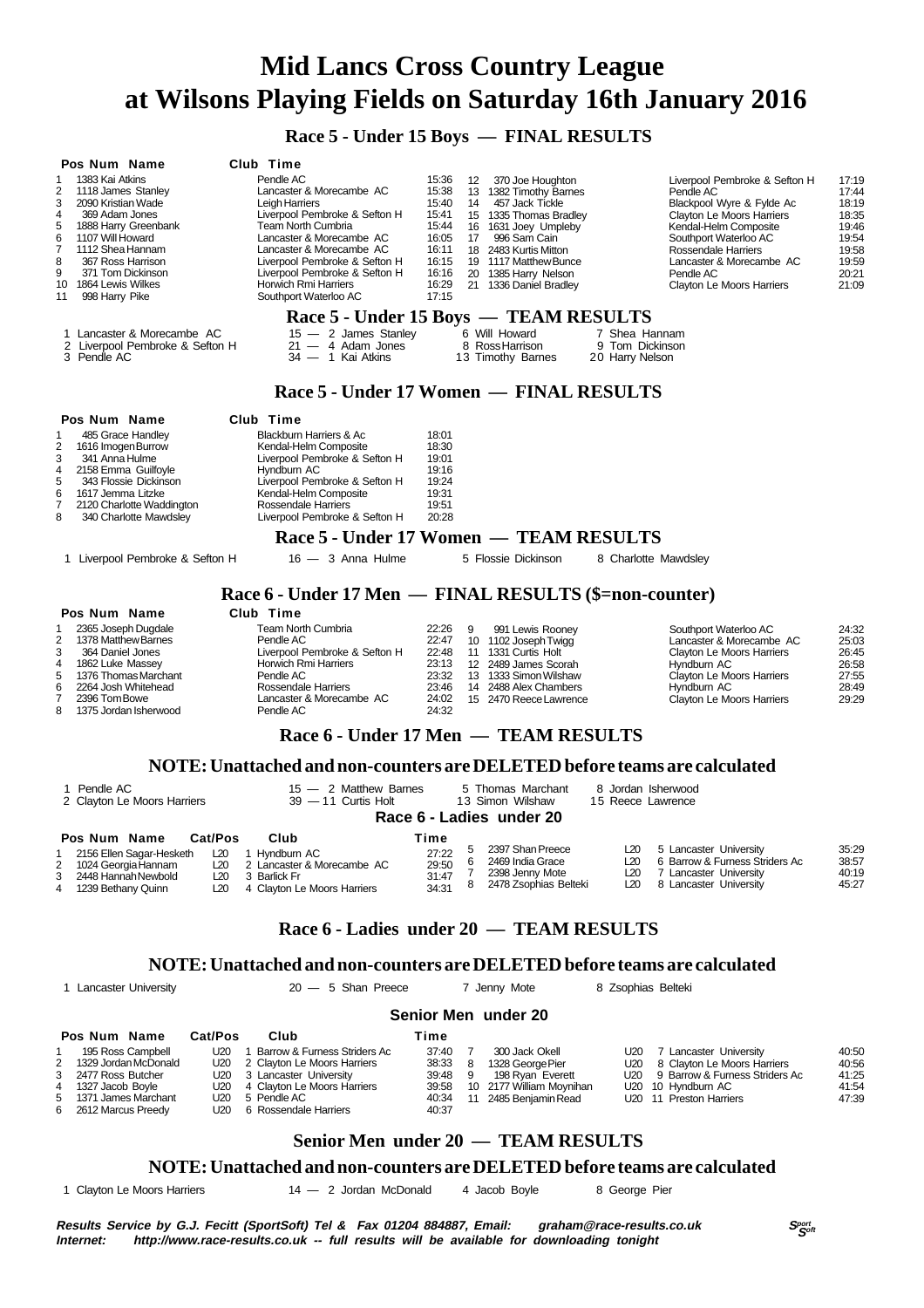**Race 6 - Ladies over 18**

|          | Pos Num Name         |                                              | Cat/Pos         |    | Club                                                            | Time           |          |                                           |                                    |              |                                                        |                |
|----------|----------------------|----------------------------------------------|-----------------|----|-----------------------------------------------------------------|----------------|----------|-------------------------------------------|------------------------------------|--------------|--------------------------------------------------------|----------------|
|          |                      | 18 Nichola Jackson                           | L               |    | 1 Preston Harriers                                              | 24:41          |          | 67 1150 Julia Rolfe                       | L45                                |              | 18 Lytham St Annes Rrc                                 | 34:46          |
| 2        | 395 Emily Japp       |                                              | L               |    | 2 Blackpool Wyre & Fylde Ac                                     | 24:50          | 68       | 2286 Alison Parkinson                     | L45                                |              | 19 Red Rose Runners                                    | 35:03          |
| 3        |                      | 333 Kirsty Longley                           | L35             |    | 1 Liverpool Pembroke & Sefton H                                 | 25:30          | 69       | 1200 Julia Rushton                        | L45                                |              | 20 Clayton Le Moors Harriers                           | 35:06          |
| 4        |                      | 145 Christina Wiejak                         | L.              |    | 4 Barrow & Furness Striders Ac                                  | 25:36          | 70       | 2411 Victoria Thompson                    | L.                                 |              | 70 Glaxo Hoad Hill Harriers                            | 35:09          |
| 5        |                      | 2770 \$Joanne Nelson                         | L35             |    | 2 Darwen Dashers Rc                                             | 25:42          | 71       | 1158 Louisa Ruman                         | L35                                |              | 24 Lytham St Annes Rrc                                 | 35:12          |
| 6        |                      | 386 Caroline Betmead                         | L35             |    | 3 Blackpool Wyre & Fylde Ac                                     | 25:57          | 72       | 2397 Shan Preece                          | L20                                |              | 5 Lancaster University                                 | 35:29          |
| 7        |                      | 2468 Hannah Bateson                          | L               |    | 7 Lancaster & Morecambe AC                                      | 26:29<br>26:53 | 73       | 1161 Alexandra Everest                    | L                                  |              | 73 Lytham St Annes Rrc                                 | 35:29          |
| 8        |                      | 1540 Rhiannon Silson                         | L               | 9  | 8 Border Harriers<br><b>Clayton Le Moors Harriers</b>           | 27:15          | 74<br>75 | 2283 Daisy Seville                        | L<br>L35                           |              | 74 Thomton-Cleveleys RC                                | 35:32<br>35:50 |
| 9<br>10  | 142 Katie Savage     | 1238 Helena Leathley                         | L<br>L          |    | 10 Barrow & Furness Striders Ac                                 | 27:17          | 76       | 471 Lorna Sharp<br>2270 Stephanie James   | L                                  |              | 25 Blackburn Harriers & Ac<br>76 Southport Waterloo AC | 36:19          |
| 11       |                      | 1156 Joanna Goorney                          | L45             |    | 1 Lytham St Annes Rrc                                           | 27:19          | 77       | 2476 Christine Brook                      | L50                                | $\mathbf{1}$ | Blackpool Wyre & Fylde Ac                              | 36:25          |
| 12       |                      | 2156 Ellen Sagar-Hesketh                     | L20             |    | 1 Hyndburn AC                                                   | 27:22          | 78       | 8 Vicki Sherrington                       | L45                                |              | 21 Preston Harriers                                    | 36:25          |
| 13       |                      | 144 Rachel Thompson                          | L.              |    | 13 Barrow & Furness Striders Ac                                 | 27:42          | 79       | 1155 Dawn Bloor                           | L45                                |              | 22 Lytham St Annes Rrc                                 | 36:28          |
| 14       |                      | 332 Clare Constable                          | L35             |    | 4 Liverpool Pembroke & Sefton H                                 | 28:03          | 80       | 1535 Fiona Smith                          | L45                                |              | 23 Border Harriers                                     | 36:42          |
| 15       | 1450 Lorraine Slater |                                              | L45             |    | 2 Barlick Fr                                                    | 28:04          | 81       | 2412 Sue Tonge                            | L <sub>55</sub>                    |              | 4 Red Rose Runners                                     | 36:43          |
| 16       |                      | 2473 Kelly Whiteside                         | L45             |    | 3 Barlick Fr                                                    | 28:07          | 82       | 2453 Nicola Thompson                      | L                                  |              | 82 Clayton Le Moors Harriers                           | 36:46          |
| 17       | 1459 Jennifer Hird   |                                              | $\mathbf{L}$    |    | 17 Barlick Fr                                                   | 28:11          | 83       | 1010 Gill Hamilton                        | L45                                |              | 24 Lancaster & Morecambe AC                            | 36:48          |
| 18       | 761 Jayne Taylor     |                                              | L45             |    | 4 Wigan & District H & AC                                       | 28:33          | 84       | 1675 Pita Oates                           | L35                                |              | 26 Red Rose Runners                                    | 37:05          |
| 19       | 13 Ambi Tipping      |                                              | L               |    | 19 Preston Harriers                                             | 28:50          | 85       | 1394 Carolyn Kevan                        | L <sub>55</sub>                    |              | 5 Kendal AAC                                           | 37:09          |
| 20       | 131 Kath Crisp       |                                              | L45             |    | 5 Barrow & Furness Striders Ac                                  | 28:57          | 86       | 1354 Janet Barnes                         | L45                                |              | 25 Pendle AC                                           | 37:48          |
| 21       |                      | 1458 Leanne Dinsdale                         | I.              |    | 21 Barlick Fr                                                   | 29:04          | 87       | 2414 Joanne Malpin                        | Ι.                                 |              | 87 Red Rose Runners                                    | 37:49          |
| 22       |                      | 766 Tracey Dutton                            | L35             | 5  | Wigan & District H & AC                                         | 29:07          | 88       | 2238 Alison Currie                        | L35                                | 27           | Barrow & Furness Striders Ac                           | 37:50          |
| 23       |                      | 392 Laura Gilderdale                         | L               |    | 23 Blackpool Wyre & Fylde Ac                                    | 29:23          | 89       | 760 Pauline Foster                        | L45                                |              | 26 Wigan & District H & AC                             | 38:02          |
| 24       | 137 Jill Seddon      |                                              | L35             |    | 6 Barrow & Furness Striders Ac                                  | 29:35          | 90       | 1225 Sarah Helliwell                      | L                                  |              | 90 Clayton Le Moors Harriers                           | 38:03          |
| 25       |                      | 1024 Georgia Hannam                          | L20             |    | 2 Lancaster & Morecambe AC                                      | 29:50          | 91       | 468 Lindsay Davies                        | L35                                |              | 28 Blackburn Harriers & Ac                             | 38:03          |
| 26       |                      | 230 Sarah Sherratt                           | L35             |    | 7 Wesham Road Runners & AC                                      | 30:28          | 92       | 218 Kerry Eccles                          | L45                                | 27           | Wesham Road Runners & AC                               | 38:06          |
| 27<br>28 | 2481 Paula Cillen    |                                              | L35<br>L35      |    | 8 Barlick Fr                                                    | 31:03<br>31:12 | 93       | 1703 Emily England                        | L                                  |              | 93 Red Rose Runners                                    | 38:11          |
| 29       | 767 Julie Platt      | 913 Michelle Spencer                         | L35             |    | 9 Southport Waterloo AC<br>10 Wigan & District H & AC           | 31:18          | 94<br>95 | 130 Catherine Grisdale<br>589 Sarah Scott | L <sub>55</sub><br>L35             | 6            | Barrow & Furness Striders Ac                           | 38:16<br>38:31 |
| 30       | 2267 Loy Kalasiram   |                                              | L45             |    | 6 Preston Harriers                                              | 31:27          | 96       | 902 Sue Stewart                           | L65                                | $\mathbf{1}$ | 29 Thornton-Cleveleys RC<br>Southport Waterloo AC      | 38:34          |
| 31       | 383 Laura Lawler     |                                              | L45             |    | 7 Blackpool Wyre & Fylde Ac                                     | 31:45          | 97       | 1698 Claire Shaw                          | L                                  |              | 97 Red Rose Runners                                    | 38:40          |
| 32       |                      | 2448 Hannah Newbold                          | L20             |    | 3 Barlick Fr                                                    | 31:47          | 98       | 2469 India Grace                          | L20                                |              | 6 Barrow & Furness Striders Ac                         | 38:57          |
| 33       |                      | 682 Susan Fletcher                           | L35             |    | 11 Astley & Tyldesley Road Runner                               | 31:48          | 99       | 1668 Sally Cape                           | L45                                |              | 28 Red Rose Runners                                    | 39:02          |
| 34       |                      | 315 Amie McAvoy                              | L.              |    | 34 Garstang                                                     | 31:52          |          | 100 1659 Lynn Melvin                      | L <sub>55</sub>                    |              | 7 Red Rose Runners                                     | 39:25          |
| 35       |                      | 590 Caroline McLaughlan                      | L35             |    | 12 Thornton-Cleveleys RC                                        | 31:57          | 101      | 304 Denise Hughes                         | L45                                |              | 29 Garstang                                            | 39:32          |
| 36       |                      | 11 Charlotte Rawcliffe                       | L35             |    | 13 Preston Harriers                                             | 31:59          | 102      | 390 Dawn Maher                            | L                                  |              | 102 Blackpool Wyre & Fylde Ac                          | 39:51          |
| 37       | 1216 Angela Shian    |                                              | L35             |    | 14 Clayton Le Moors Harriers                                    | 32:03          | 103      | 306 Julia Patefield                       | L45                                | 30           | Garstang                                               | 40:03          |
| 38       |                      | 615 Joanne McLeod                            | L45             |    | 8 Glaxo Hoad Hill Harriers                                      | 32:09          |          | 104 284 Kaylea Haynes                     | L                                  |              | 104 Lancaster University                               | 40:13          |
| 39       |                      | 1149 Barbara Holmes                          | L55             |    | 1 Lytham St Annes Rrc                                           | 32:27          |          | 105 2480 Kerry Lomas                      | L                                  |              | 105 Astley & Tyldesley Road Runner                     | 40:14          |
| 40       |                      | 136 Yvonne Morrell                           | L35             |    | 15 Barrow & Furness Striders Ac                                 | 32:34          |          | 106 1355 Faye Holden                      | L35                                |              | 30 Pendle AC                                           | 40:15          |
| 41       |                      | 387 Michelle Tickle                          | L35             |    | 16 Blackpool Wyre & Fylde Ac                                    | 32:38          |          | 107 2398 Jenny Mote                       | L20                                |              | 7 Lancaster University                                 | 40:19          |
| 42       | 1454 Emma Bailey     |                                              | L35             |    | 17 Barlick Fr                                                   | 32:45          | 108      | 4 Sue Wickham                             | L <sub>55</sub>                    |              | 8 Preston Harriers                                     | 40:30          |
| 43       |                      | 762 Caroline Rasburn                         | L45             |    | 9 Wigan & District H & AC                                       | 32:47          |          | 109 1658 Jenny Fairclough                 | L <sub>55</sub>                    |              | 9 Red Rose Runners                                     | 40:34          |
| 44       | 2492 Susie Pedder    |                                              | L40             |    | 1 Trawden AC                                                    | 32:48          |          | 110 2254 Karin Goss                       | L65                                |              | 2 Clayton Le Moors Harriers                            | 41:00          |
| 45       | 915 Tracy Allan      |                                              | L.              | 45 | Southport Waterloo AC                                           | 32:49          |          | 111 1664 Cathy Karn                       | L45                                |              | 31 Red Rose Runners                                    | 41:49          |
| 46       | 763 Shona Taylor     |                                              | L45             |    | 10 Wigan & District H & AC                                      | 32:49          | 112      | 620 Kalyani Nutt                          | L.                                 |              | 112 Glaxo Hoad Hill Harriers                           | 42:00          |
| 47       |                      | 1898 Jenny McAndrew                          | L35             |    | 18 TrawdenAC                                                    | 32:53          | 113      | 1 Judith Deakin                           | L65                                |              | 3 Preston Harriers                                     | 42:06          |
| 48<br>49 |                      | 381 Karen Dunford                            | L45             | 11 | Blackpool Wyre & Fylde Ac                                       | 32:53          | 114      | 302 Mary Hewitt                           | L55                                |              | 10 Garstang                                            | 43:20          |
| 50       |                      | 335 Kirsty Mackenzie<br>2472 Joanne Donnelly | L.<br>L35       |    | 49 Liverpool Pembroke & Sefton H<br>19 Glaxo Hoad Hill Harriers | 33:07<br>33:12 | 116      | 115 1198 Susan Allen                      | L <sub>55</sub><br>L <sub>55</sub> | 11           | Clayton Le Moors Harriers                              | 44:12<br>44:46 |
| 51       |                      | 2479 Sarah Wetherill                         | L <sub>40</sub> |    | 2 Thornton-Cleveleys RC                                         | 33:17          |          | 3 Adela Nuttall<br>117 1681 Lisa Hyde     | L35                                |              | 12 Preston Harriers<br>31 Red Rose Runners             | 44:58          |
| 52       |                      | 134 Kerry Travers                            | L45             |    | 12 Barrow & Furness Striders Ac                                 | 33:22          |          | 118 1694 Sarah Haslam                     | L.                                 |              | 118 Red Rose Runners                                   | 45:25          |
| 53       | 1196 Irene Roche     |                                              | L <sub>55</sub> |    | 2 Clayton Le Moors Harriers                                     | 33:28          |          | 119 2478 Zsophias Belteki                 | L20                                |              | 8 Lancaster University                                 | 45:27          |
| 54       |                      | 141 Leanne Jackson                           | I.              |    | 54 Barrow & Furness Striders Ac                                 | 33:29          |          | 120 758 Pat Cole                          | L55                                |              | 13 Wigan & District H & AC                             | 45:32          |
| 55       |                      | 237 Jenn Thompson                            | L35             |    | 20 Wesham Road Runners & AC                                     | 33:46          | 121      | 759 Pauline Taylor                        | L <sub>55</sub>                    |              | 14 Wigan & District H & AC                             | 45:47          |
| 56       | 1211 Helen Burnett   |                                              | L35             |    | 21 Clayton Le Moors Harriers                                    | 33:55          |          | 122 612 Penny Moreton                     | L55                                |              | 15 Glaxo Hoad Hill Harriers                            | 46:28          |
| 57       | 1207 Nerina Gill     |                                              | L45             |    | 13 Clayton Le Moors Harriers                                    | 33:57          |          | 123 1676 Wendy Ward                       | L35                                |              | 32 Red Rose Runners                                    | 47:43          |
| 58       |                      | 616 Stephanie Gillies                        | L45             |    | 14 Glaxo Hoad Hill Harriers                                     | 34:04          |          | 124 1193 Christine Leathley               | L65                                |              | 4 Clayton Le Moors Harriers                            | 49:11          |
| 59       | 382 Andrea Smith     |                                              | L45             |    | 15 Blackpool Wyre & Fylde Ac                                    | 34:10          |          | 125 1677 Wendy McNair                     | L35                                |              | 33 Red Rose Runners                                    | 49:21          |
| 60       | 1679 Ruth Travis     |                                              | L35             |    | 22 Red Rose Runners                                             | 34:11          |          | 126 1701 Nina Colquhoun                   | L.                                 |              | 126 Red Rose Runners                                   | 50:37          |
| 61       |                      | 907 Carole James                             | L45             |    | 16 Southport Waterloo AC                                        | 34:17          |          | 127 585 Sue Jones                         | L45                                |              | 32 Thornton-Cleveleys RC                               | 51:25          |
| 62       |                      | 1665 Paula Plowman                           | L45             |    | 17 Red Rose Runners                                             | 34:18          |          | 128 1146 Dawn Lock                        | L65                                |              | 5 Lytham St Annes Rrc                                  | 54:04          |
| 63       | 1213 Rachel Todd     |                                              | L35             |    | 23 Clayton Le Moors Harriers                                    | 34:22          |          | 129 1671 Ramona Mulligan                  | L45                                |              | 33 Red Rose Runners                                    | 55:57          |
| 64       | 217 Kath Hoyer       |                                              | L <sub>55</sub> |    | 3 Wesham Road Runners & AC                                      | 34:27          |          | 130 1653 Lydia Plackett                   | L65                                |              | 6 Red Rose Runners                                     | 56:40          |
| 65       | 1239 Bethany Quinn   |                                              | L20             |    | 4 Clayton Le Moors Harriers                                     | 34:31          |          | 131 1688 Susan Heatley                    | L35                                |              | 34 Red Rose Runners                                    | 58:17          |
| 66       | 2329 Donna Airey     |                                              | L               |    | 66 Clayton Le Moors Harriers                                    | 34:38          |          | 132 1656 Janet Saynor                     | L <sub>55</sub>                    |              | 16 Red Rose Runners                                    | 1:00:55        |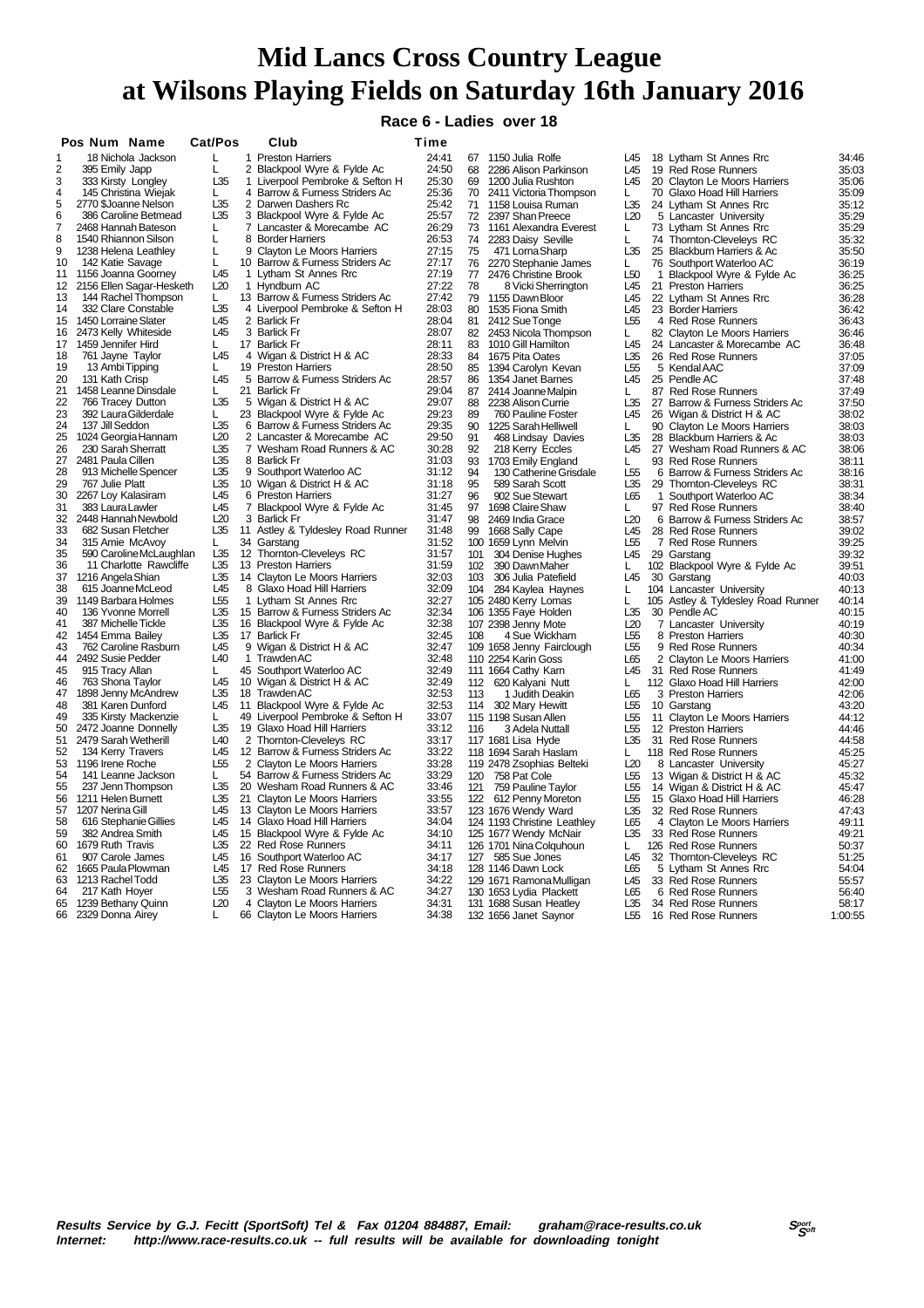**Race 6 - Ladies over 18 — TEAM RESULTS**

**NOTE: Unattached and non-counters are DELETED before teams are calculated**

- 1 Barrow & Furness Striders Ac 25 4 Christina Wiejak 9 Katie Savage 12 Rachel Thompson
- 
- 
- 
- 
- 
- 
- 
- 
- 
- 
- 
- 
- 
- 
- 
- 
- 
- 
- 
- 
- 
- 2 Blackpool Wyre & Fylde Ac 29 2 Emily Japp 5 Caroline Betmead 22 Laura Gilderdale<br>3 Barlick Fr 29 2 Emily Japp 5 Caroline Betmead 22 Laura Gilderdale<br>3 Barlick Fr 20 2 Holland Backson 28 19 Michola Jackson 29 Loy 3 Barlick Fr 45 — 14 Lorraine Slater 15 Kelly Whiteside 16 Jennifer Hird 4 Preston Harriers 48 — 1 Nichola Jackson 18 Ambi Tipping 29 Loy Kalasiram 5 Liverpool Pembroke & Sefton H 64 — 3 Kirsty Longley 13 Clare Constable 48 Kirsty Mackenzie 6 Wigan & District H & AC 66 — 17 Jayne Taylor 21 Tracey Dutton 28 Julie Platt 7 Barlick Fr 'B' 77 — 20 Leanne Dinsdale 26 Paula Cillen 31 Hannah Newbold 8 Barrow & Furness Striders 'B' 81 — 19 Kath Crisp 23 Jill Seddon 39 Yvonne Morrell 9 Clayton Le Moors Harriers 19 — 9 Clayton Le Moors Harriers 19 — 8 Helena Leathley 36 Angela Shian 52 Irene Roche<br>10 Lancaster & Morecambe AC 112 — 6 Hannah Bateson 24 Georgia Hannam 82 Gill Hamilton<br>11 Lytham St Annes Rr 10 Lancaster & Morecambe AC 112 — 6 Hannah Bateson 24 Georgia Hannam 82 Gill Hamilton 11 Lytham St Annes Rrc 114 — 10 Joanna Goorney 38 Barbara Holmes 66 Julia Rolfe 11 Exploration of the Extra Figure 117 — 117 — 10 Journal Governey Society of Science Consumer AD Michelle Tickle 47 Karen Dunford<br>12 Blackpool Wyre & Fylde Ac 'B' 117 — 30 Laura Lawler 40 Michelle Tickle 47 Karen Dunford<br> 13 Southport Waterloo AC 131 — 27 Michelle Spencer 44 Tracy Allan 60 Carole James 14 Wesham Road Runners & AC 142 — 25 Sarah Sherratt 54 Jenn Thompson 63 Kath Hoyer 15 Glaxo Hoad Hill Harriers 143 — 37 Joanne McLeod 19 Joanne Donnelly 57 Stephanie Gillies<br>16 Thomton-Cleveleys RC 157 — 34 Caroline McLaughlan 50 Sarah Wetherill 73 Daisy Seville<br>17 Clayton Le Moors Harriers 18' 173 — 55 16 Thornton-Cleveleys RC 157 — 34 Caroline McLaughlan 50 Sarah Wetherill<br>17 Clavton Le Moors Harriers 18' 173 — 55 Helen Burnett 56 Nerina Gill 17 Clayton Le Moors Harriers 'B' 173 — 55 Helen Burnett 56 Nerina Gill 62 Rachel Todd<br>18 Wigan & District H & AC 'B' 175 — 42 Caroline Rasburn 45 Shona Taylor 88 Pauline Fostel 18 Wigan & District H & AC 'B' 175 — 42 Caroline Rasburn 45 Shona Taylor 88 Pauline Foster 19 Red Rose Runners 187 — 59 Ruth Travis 61 Paula Plowman 67 Alison Parkinson 20 Preston Harriers 'B' 219 — 35 Charlotte Rawcliffe 77 Vicki Sherrington 107 Sue Wickham 21 Lytham St Annes Rrc 'B' 220 — 70 Louisa Ruman 72 Alexandra Everest 78 Dawn Bloor
- 22 Garstang 235 33 Amie McAvoy 100 Denise Hughes 102 Julia Patefield 23 Red Rose Runners 'B' 249 80 Sue Tonge 83 Pita Oates 86 Joanne Malpin 24 Lancaster University 280 — 71 Shan Preece 103 Kaylea Haynes 106 Jenny Mote 25 Glaxo Hoad Hill Harriers 'B' 301 — 69 Victoria Thompson 111 Kalyani Nutt 121 Penny Moreton
	-

#### **Race 6 - Ladies over 35 — TEAM RESULTS**

#### **NOTE: Unattached and non-counters are DELETED before teams are calculated**

1 Barlick Fr 12 Paula Cillen<br>2 Wigan & District H & AC 3 1 - 7 Jayne Taylor 3 0 - 7 Jayne 12 Paula Cillen<br>3 Barrow & Furness Striders Ac 3 41 - 8 Kath Crisp 1 - 10 Jill Seddon 3 23 Yvonne Morrell<br>4 Blackpool Wyre & Fylde A 5 Lytham St Annes Rrc 70 — 3 Joanna Goorney 22 Barbara Holmes 45 Julia Rolfe 6 Preston Harriers 85 — 15 Loy Kalasiram 19 Charlotte Rawcliffe 51 Vicki Sherrington 7 Clayton Le Moors Harriers 90 — 20 Angela Shian 34 Irene Roche 36 Helen Burnett 7 Clayton Le Moors Harriers 90 — 20 Angela Shian 34 Irene Roche 8 Glaxo Hoad Hill Harriers 90 — 21 Joanne McLeod 31 9 Wesham Road Runners & AC 90 — 11 Sarah Sherratt 35 Jenn Thompson 44 Kath Hoyer<br>10 Thomton-Clevelevs RC 114 — 18 Caroline McLaughlan 32 Sarah Wetherill 64 Sarah Scott 114 — 18 Caroline McLaughlan 32 Sarah Wetherill 64 Sarah Scott Southport Waterloo AC 119 — 13 Michelle Spencer 41 Carole James 65 Sue Stewart 11 Southport Waterloo AC 119 — 13 Michelle Spencer 41 Carole James 65 Sue Stewart<br>12 Red Rose Runners 128 — 40 Ruth Travis 42 Paula Plowman 46 Alison Parkinson 12 Red Rose Runners 128 — 40 Ruth Travis 42 Paula Plowman 46 Alison Parkinson 13 Garstang 213 — 68 Denise Hughes 69 Julia Patefield 76 Mary Hewitt

#### **Race 6 - Ladies over 45 — TEAM RESULTS**

#### **NOTE: Unattached and non-counters are DELETED before teams are calculated**

- 
- 1 Wigan & District H & AC 25 4 Jayne Taylor 10 Caroline Rasburn 11 Shona Taylor<br>1 Lytham St Annes Rrc 31 1 Joanna Goomey 9 Barbara Holmes 21 Julia Rolfe<br>3 Blackpool Wyre & Fylde Ac 36 7 Laura Lawler 12 Karen Dunford 2 Lytham St Annes Rrc 31 — 1 Joanna Goorney 9 Barbara Holmes 21 Julia Rolfe 3 Blackpool Wyre & Fylde Ac 36 — 7 Laura Lawler 12 Karen Dunford 17 Andrea Smith
- 
- 4 Clayton Le Moors Harriers 52 14 Irene Roche 15 Nerina Gill 23 Julia Rushton<br>5 Barrow & Furness Striders Ac 52 5 Kath Crisp 13 Kerry Travers 34 Catherine Grisdale<br>6 Red Rose Runners 69 19 Paula Plowman 22 Alison Par
- 5 Barrow & Furness Striders Ac 52 5 Kath Crisp 13 Kerry Travers 34 Catherine Grisdale 6 Red Rose Runners 69 19 Paula Plowman 22 Alison Parkinson 28 Sue Tonge
- 
- 
- 

- 
- 
- 
- 
- 
- -
- 7 Preston Harriers 71 6 Loy Kalasiram 25 Vicki Sherrington 40 Sue Wickham 8 Glaxo Hoad Hill Harriers 74 8 Joanne McLeod 16 Stephanie Gillies 50 Penny Moreton 9 Garstang 122 - 38 Denise Hughes 39 Julia Patefield 45 Mary Hewitt 9 Garstang 122 - 38 Denise Hughes 39 Julia Patefield 45 Mary Hewitt
	-

### **Race 6 - Ladies over 55 — TEAM RESULTS**

#### **NOTE: Unattached and non-counters are DELETED before teams are calculated**

 **Pos Num Name** 

- 3 Preston Harriers 36 9 Sue Wickham 12 Judith Deakin 15 Adela Nuttall
- 2 Clayton Le Moors Harriers 27 2 Irene Roche 11 Karin Goss 14 Susan Allen<br>3 Preston Harriers 36 9 Sue Wickham 12 Judith Deakin 15 Adela Nuttall
	-
- 
- **Race 6 Ladies over 65 TEAM RESULTS**

#### **No complete teams**

# **Race 6 - Vet 70 Men — FINAL RESULTS (\$=non-counter)**

|   | 241 Dave Wavwell     | V70  | 1 Wesham Road Runners & AC  | 35:38 |
|---|----------------------|------|-----------------------------|-------|
|   | 1262 Richard Lawson  | V70  | 2 Clayton Le Moors Harriers | 41:44 |
| 3 | 417 John Winters     | V70  | 3 Blackpool Wyre & Fylde Ac | 43:26 |
| 4 | 418 Norman Greenwood | V70  | 4 Blackpool Wyre & Fylde Ac | 43:38 |
| 5 | 2001 Mike Coppin     | V70. | 5 Chorley Athletic & Tri    | 58:37 |

#### **Race 6 - Vet 70 Men — TEAM RESULTS**

#### **No complete teams**

- 1 Red Rose Runners **22 4 Sue Tonge** 8 Lynn Melvin 10 Jenny Fairclough
	-
	- -
	-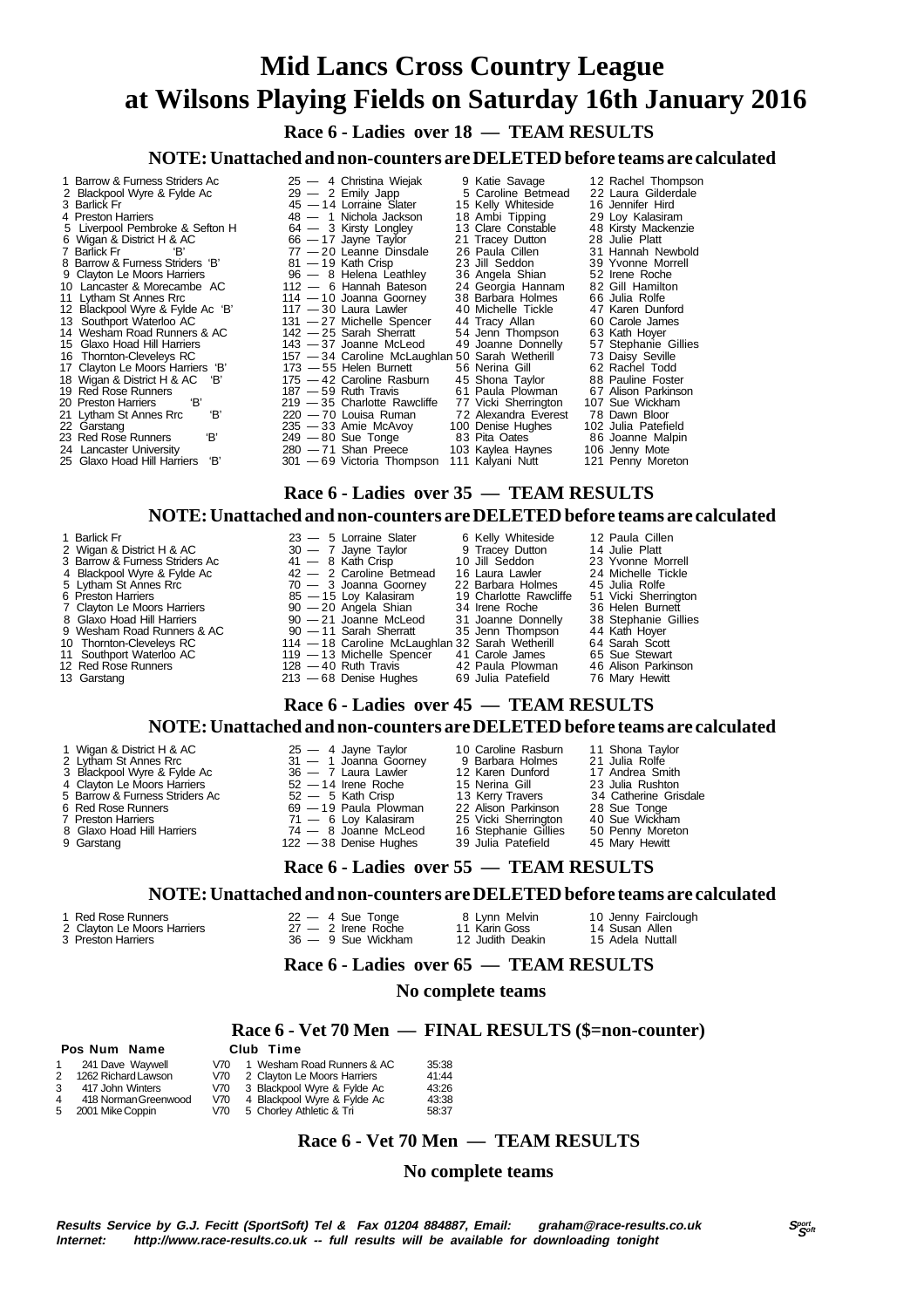**Senior Men — FINAL RESULTS (\$500 PM)** Counter  $\sum_{\text{Lythan St Annes Ric}}^{27.2}$  45:56

|                |                                                  |                                    |   |                                                            |                | 92       | 956 Simon Tobin                                      | V50                                | 18 Southport Waterloo AC                                           | 46:05          |
|----------------|--------------------------------------------------|------------------------------------|---|------------------------------------------------------------|----------------|----------|------------------------------------------------------|------------------------------------|--------------------------------------------------------------------|----------------|
|                | Pos Num Name                                     | Cat/Pos                            |   | Club                                                       | Time           | 93<br>94 | 251 Alex Rowe<br>1931 Jamie Osborne                  | V50                                | 19 Wesham Road Runners & AC<br><b>Trawden AC</b>                   | 46:08<br>46:09 |
| 1              | 1565 James Douglas                               |                                    |   | <b>Border Harriers</b>                                     | 35:33          | 95       | 2487 Richard Wilson                                  |                                    | Kendal AAC                                                         | 46:13          |
| 2<br>3         | 1422 Alasdair Russell<br>1326 C Holdsworth       |                                    |   | Kendal AAC                                                 | 35:52          | 96       | 270 Steve Myerscough                                 | V40                                | 29 Wesham Road Runners & AC                                        | 46:17          |
| 4              | 958 Matt Thompson                                | V40                                | 1 | Clayton Le Moors Harriers<br>Southport Waterloo AC         | 36:37<br>37:25 | 97       | 2495 Ian Race                                        | V <sub>50</sub>                    | 20 Garstang                                                        | 46:18          |
| 5              | 195 Ross Campbell                                | U <sub>20</sub>                    |   | 1 Barrow & Furness Striders Ac                             | 37:40          | 98       | 74 Chris Wales                                       | V40                                | 30 Preston Harriers                                                | 46:18          |
| 6              | 1516 Marc Hartley                                |                                    |   | <b>Barlick Fr</b>                                          | 37:53          | 99       | 2364 Michael Wrigley                                 | V40                                | 31 TrawdenAC                                                       | 46:37          |
| $\overline{7}$ | 1492 Chris Singleton                             |                                    |   | <b>Barlick Fr</b>                                          | 38:12          |          | 100 2497 Craig McGill<br>101 941 Rob Johnson         | V40<br>V <sub>50</sub>             | 32 Kendal AAC<br>21 Southport Waterloo AC                          | 46:39<br>46:43 |
| 8              | 1329 Jordan McDonald                             | U20                                |   | 2 Clayton Le Moors Harriers                                | 38:33          |          | 102 604 Martin Boswell                               | V40                                | 33 Thornton-Cleveleys RC                                           | 46:50          |
| 9              | 72 Gethin Butler                                 | V40<br>V40                         |   | 2 Preston Harriers<br>3 Trawden AC                         | 38:42          |          | 103 2466 Warren Smith                                | V <sub>50</sub>                    | 22 Blackburn Harriers & Ac                                         | 46:54          |
| 10<br>11       | 1923 Nick Gaskell<br>166 Bob Atkinson            | V <sub>50</sub>                    |   | 1 Barrow & Furness Striders Ac                             | 38:55<br>39:13 |          | 104 2173 Peter Sagar                                 | V <sub>50</sub>                    | 23 Hyndburn AC                                                     | 46:56          |
| 12             | 1488 Andrew Berry                                |                                    |   | <b>Barlick Fr</b>                                          | 39:15          |          | 105 654 Andy Jackson                                 | V40                                | 34 Glaxo Hoad Hill Harriers                                        | 46:59          |
| 13             | 537 Christopher Davies                           |                                    |   | Blackburn Harriers & Ac                                    | 39:20          |          | 106 1509 Andrew Carson                               |                                    | <b>Barlick Fr</b>                                                  | 47:04          |
| 14             | 519 Mark Chippendale                             | V40                                |   | 4 Blackburn Harriers & Ac                                  | 39:30          |          | 107 1309 Gareth Berry                                |                                    | <b>Clayton Le Moors Harriers</b>                                   | 47:04          |
| 15             | 522 Paul Guinan                                  | V40                                |   | 5 Blackburn Harriers & Ac                                  | 39:37          |          | 108 170 lan Sadler<br>109 1785 Barry Wheeler         |                                    | V50 24 Barrow & Furness Striders Ac<br><b>Red Rose Runners</b>     | 47:15<br>47:22 |
| 16             | 2477 Ross Butcher                                | U20                                |   | 3 Lancaster University                                     | 39:48          |          | 110 2463 John Wealthy                                | V50                                | 25 Preston Harriers                                                | 47:28          |
| 17             | 1838 Paul Massey                                 | V40                                |   | 6 Horwich Rmi Harriers                                     | 39:55          |          | 111 2485 Benjamin Read                               |                                    | U20 11 Preston Harriers                                            | 47:39          |
| 18<br>19       | 865 Gary Fitzpatrick<br>1327 Jacob Boyle         | U <sub>20</sub>                    |   | Wigan & District H & AC<br>4 Clayton Le Moors Harriers     | 39:58<br>39:58 |          | 112 299 Ben Francis                                  |                                    | Lancaster University                                               | 47:45          |
| 20             | 1305 Breton Holdsworth                           | V <sub>40</sub>                    |   | 7 Clayton Le Moors Harriers                                | 40:07          | 113      | 63 John Rainford                                     | V <sub>50</sub>                    | 26 Preston Harriers                                                | 47:53          |
| 21             | 1371 James Marchant                              | U20                                |   | 5 Pendle AC                                                | 40:34          |          | 114 1736 Philip Butler                               | V <sub>50</sub>                    | 27 Red Rose Runners                                                | 47:57          |
| 22             | 2612 Marcus Preedy                               | U20                                |   | 6 Rossendale Harriers                                      | 40:37          |          | 115 2009 David Kershaw                               | V50                                | 28 Chorley Athletic & Tri                                          | 47:58          |
| 23             | 1444 Daniel Collinge                             |                                    |   | <b>Burnley AC</b>                                          | 40:38          |          | 116 1737 Frank Nightingale<br>117 437 David Everson  | V <sub>50</sub><br>V40             | 29 Red Rose Runners<br>35 Blackpool Wyre & Fylde Ac                | 47:59<br>48:00 |
| 24             | 1772 Duncan Anderson                             |                                    |   | <b>Red Rose Runners</b>                                    | 40:44          |          | 118 176 lan Crook                                    | V40                                | 36 Barrow & Furness Striders Ac                                    | 48:02          |
| 25             | 300 Jack Okell                                   | U <sub>20</sub>                    |   | 7 Lancaster University                                     | 40:50          |          | 119 1316 Adam Shaw                                   |                                    | Clayton Le Moors Harriers                                          | 48:09          |
| 26             | 81 Richard Smith                                 |                                    |   | <b>Preston Harriers</b>                                    | 40:51          |          | 120 2482 Dan Isherwppd                               |                                    | <b>Clayton Le Moors Harriers</b>                                   | 48:09          |
| 27<br>28       | 1421 William Sisson<br>1328 George Pier          | U20                                |   | Kendal AAC                                                 | 40:51<br>40:56 | 121      | 847 Darren Jackson                                   | V40                                | 37 Wigan & District H & AC                                         | 48:12          |
| 29             | 1317 Dave Motley                                 |                                    |   | 8 Clayton Le Moors Harriers<br>Clayton Le Moors Harriers   | 41:00          |          | 122 951 Ian Fitzpatrick                              | V <sub>50</sub>                    | 30 Southport Waterloo AC                                           | 48:12          |
| 30             | 2451 Stephen Schofield                           | V40                                |   | 8 Blackburn Harriers & Ac                                  | 41:20          |          | 123 2391 Russell Codd                                | V40                                | 38 Preston Harriers                                                | 48:15          |
| 31             | 198 Ryan Everett                                 | U20                                |   | 9 Barrow & Furness Striders Ac                             | 41:25          |          | 124 2474 Phil Horrocks                               | V <sub>50</sub>                    | 31 Glaxo Hoad Hill Harriers                                        | 48:25          |
| 32             | 295 Tom Greaves                                  |                                    |   | Lancaster University                                       | 41:45          |          | 125 959 Paul Cain                                    | V40                                | 39 Southport Waterloo AC                                           | 48:35          |
| 33             | 2613 Phil Hall                                   | V <sub>50</sub>                    |   | 2 Clayton Le Moors Harriers                                | 41:51          |          | 126 1285 John Wilcock<br>127 1172 Terry Hellings     | V50<br>V60                         | 32 Clayton Le Moors Harriers<br>1 Lytham St Annes Rrc              | 48:51<br>48:52 |
| 34             | 2177 William Moynihan                            | U20                                |   | 10 Hyndburn AC                                             | 41:54          |          | 128 245 John Collier                                 | V60                                | 2 Wesham Road Runners & AC                                         | 48:53          |
| 35             | 2471 Wuentin Gratrix                             | V40                                |   | 9 Kendal AAC                                               | 41:57          |          | 129 1411 John Jones                                  | V50                                | 33 Kendal AAC                                                      | 48:56          |
| 36<br>37       | 1307 Carl Heliwell                               | V40                                |   | 10 Clayton Le Moors Harriers<br>TrawdenAC                  | 42:05<br>42:07 |          | 130 2499 Brian Horrocks                              | V50                                | 34 Clayton Le Moors Harriers                                       | 49:10          |
| 38             | 1933 Dale Grimshaw<br>696 Tim Campbell           | V40 11                             |   | Astley & Tyldesley Road Runner                             | 42:09          | 131      | 297 David Thomas                                     |                                    | Lancaster University                                               | 49:37          |
| 39             | 986 Alex Waddelove                               |                                    |   | Southport Waterloo AC                                      | 42:15          | 132      | 78 Stephen Bonsu                                     |                                    | <b>Preston Harriers</b>                                            | 49:43          |
| 40             | 538 Richard Fogarty                              |                                    |   | Blackburn Harriers & Ac                                    | 42:16          | 133      | 169 Graham Dacre                                     | V50                                | 35 Barrow & Furness Striders Ac                                    | 49:51          |
| 41             | 2769 \$Neil Holding                              | V <sub>50</sub>                    |   | 3 West Pennine Runners                                     | 42:19          | 134      | 861 Gary Wane                                        |                                    | Wigan & District H & AC                                            | 50:02          |
| 42             | 2024 Darren Fishwick                             | V40                                |   | 12 Chorley Athletic & Tri                                  | 42:23          |          | 135 641 Graham Pinder<br>136 2133 Stephen Raddcliffe | V <sub>50</sub><br>V40             | 36 Glaxo Hoad Hill Harriers<br>40 Rossendale Harriers              | 50:05<br>50:10 |
| 43             | 2484 IanGreenwood                                | V <sub>50</sub>                    |   | 4 Trawden AC                                               | 42:28          |          | 137 1412 Peter Gorst                                 | V50                                | 37 Kendal AAC                                                      | 50:16          |
| 44             | 2771 \$Paul Brindle                              | V40                                |   | 13 Darwen Dashers Rc                                       | 42:32          |          | 138 1314 Richard Briscoe                             |                                    | Clayton Le Moors Harriers                                          | 50:27          |
| 45<br>46       | 1786 Dan XHughes                                 | V <sub>50</sub>                    |   | <b>Red Rose Runners</b><br>5 Blackpool Wyre & Fylde Ac     | 42:37<br>42:45 |          | 139 2429 Scott McCredie                              |                                    | <b>Barlick Fr</b>                                                  | 50:32          |
| 47             | 433 John Wright<br>2032 Robert Walsh             | V40                                |   | 14 Chorley Athletic & Tri                                  | 42:53          | 140      | 64 William Johnstone                                 | V50                                | 38 Preston Harriers                                                | 50:37          |
| 48             | 1081 Chris Pyle                                  | V40                                |   | 15 Lancaster & Morecambe AC                                | 43:02          |          | 141 2106 Andrew Pilkington                           | V40                                | 41 Chorley Athletic & Tri                                          | 50:39          |
| 49             | 1308 Richard Stevenson                           | V40                                |   | 16 Clayton Le Moors Harriers                               | 43:05          |          | 142 1818 Tony Hesketh                                | V60                                | 3 Horwich Rmi Harriers                                             | 50:42          |
| 50             | 1486 Andrew Chew                                 |                                    |   | <b>Barlick Fr</b>                                          | 43:07          |          | 143 1716 Fred Lynch<br>144 2029 Martin Quinn         | V60<br>V40                         | 4 Red Rose Runners<br>42 Chorley Athletic & Tri                    | 50:45<br>50:46 |
| 51             | 511 Chris Balderson                              | V <sub>50</sub>                    |   | 6 Blackburn Harriers & Ac                                  | 43:15          |          | 145 1769 Chris Brown                                 |                                    | <b>Red Rose Runners</b>                                            | 50:50          |
| 52             | 276 Simon Denye                                  | V40                                |   | 17 Wesham Road Runners & AC                                | 43:17          |          | 146 290 Nicholas Barton                              |                                    | Lancaster University                                               | 50:55          |
| 53<br>54       | 2427 Jonathan Cleaver<br>1520 Charlie Murgatroyd |                                    |   | Clayton Le Moors Harriers<br><b>Barlick Fr</b>             | 43:20<br>43:22 |          | 147 2282 Stuart McGurk                               | V50                                | 39 Kendal AAC                                                      | 50:57          |
| 55             | 2486 Matt Wilson                                 |                                    |   | V40 18 Kendal AAC                                          | 43:23          | 148      | 57 Steve Taylor                                      | V <sub>50</sub>                    | 40 Preston Harriers                                                | 51:02          |
| 56             | 855 Bozhidar Kasabov                             |                                    |   | Wigan & District H & AC                                    | 43:28          |          | 149 2774 \$David Barnes                              | V <sub>50</sub>                    | 41 Darwen Dashers Rc                                               | 51:10          |
| 57             | 2496 James Dalgleish                             |                                    |   | V40 19 Lancaster & Morecambe AC                            | 43:30          |          | 150 2410 Kieran Ireland                              |                                    | Glaxo Hoad Hill Harriers                                           | 51:15          |
| 58             | 173 Pat Miller                                   | V40                                |   | 20 Barrow & Furness Striders Ac                            | 43:36          | 152      | 151 428 Peter Singleton<br>708 Scott Priestley       |                                    | V50 42 Blackpool Wyre & Fylde Ac<br>Astley & Tyldesley Road Runner | 51:16<br>51:32 |
| 59             | 293 Andrew Crickmore                             |                                    |   | Lancaster University                                       | 43:38          |          | 153 1074 Graham Hodgson                              | V50                                | 43 Lancaster & Morecambe AC                                        | 51:44          |
| 60             | 842 Mike Harris                                  |                                    |   | V40 21 Wigan & District H & AC                             | 43:42          | 154      | 317 Geoff Lyons                                      | V50                                | 44 Garstang                                                        | 51:52          |
| 61             | 1552 Steve Angus                                 | V40<br>V <sub>50</sub>             |   | 22 Border Harriers<br>7 Blackburn Harriers & Ac            | 43:42<br>43:43 | 155      | 962 Neil Silcock                                     | V40                                | 43 Southport Waterloo AC                                           | 52:04          |
| 62<br>63       | 513 Gary Pearse<br>1932 Frazer Durris            |                                    |   | Trawden AC                                                 | 43:43          |          | 156 1773 Richard Field                               |                                    | <b>Red Rose Runners</b>                                            | 52:11          |
| 64             | 1180 Neil Tate                                   |                                    |   | Lytham St Annes Rrc                                        | 43:44          |          | 157 1779 Gareth Bell                                 |                                    | <b>Red Rose Runners</b>                                            | 52:11          |
| 65             | 84 Sam Swindells                                 |                                    |   | <b>Preston Harriers</b>                                    | 44:07          |          | 158 944 Matt Nelson                                  | V50                                | 45 Southport Waterloo AC                                           | 52:21          |
| 66             | 1300 Andrew Orr                                  | V40                                |   | 23 Clayton Le Moors Harriers                               | 44:08          |          | 159 1301 Andy Quinn<br>160 1369 Ryan Atkins          | V40<br>V40                         | 44 Clayton Le Moors Harriers<br>45 Pendle AC                       | 52:23<br>52:23 |
| 67             | 645 Gary Dover                                   | V <sub>50</sub>                    | 8 | Glaxo Hoad Hill Harriers                                   | 44:12          |          | 161 1943 Jamie Penswick                              |                                    | <b>Trawden AC</b>                                                  | 52:29          |
| 68             | 954 Peter Roome                                  | V <sub>50</sub>                    |   | 9 Southport Waterloo AC                                    | 44:21          |          | 162 2475 Darren Tremble                              |                                    | Blackpool Wyre & Fylde Ac                                          | 52:30          |
| 69             | 1315 Chris Snell                                 | V <sub>50</sub>                    |   | <b>Clayton Le Moors Harriers</b><br>10 Barlick Fr          | 44:25          |          | 163 859 Paul Walker                                  |                                    | Wigan & District H & AC                                            | 52:34          |
| 70<br>71       | 1473 Christopher Smale<br>2020 Bill Beckett      | V50                                |   | 11 Chorley Athletic & Tri                                  | 44:37<br>44:38 |          | 164 2465 Rob Bickley                                 |                                    | <b>Border Harriers</b>                                             | 52:37          |
| 72             | 1490 Lee Edwards                                 |                                    |   | <b>Barlick Fr</b>                                          | 44:57          | 165      | 253 Nigel Shepherd                                   | V50                                | 46 Wesham Road Runners & AC                                        | 52:43          |
| 73             | 1787 Sam Harrison                                |                                    |   | <b>Red Rose Runners</b>                                    | 45:01          | 166      | 54 Michael McLoughlin                                | V60                                | 5 Preston Harriers                                                 | 53:00          |
| 74             | 1289 Sean Clare                                  | V50                                |   | 12 Clayton Le Moors Harriers                               | 45:06          |          | 167 1278 Andrew Howarth<br>168 1783 Damien Russell   |                                    | V50 47 Clayton Le Moors Harriers                                   | 53:08<br>53:14 |
| 75             | 536 Allan Hartley                                | V40                                |   | 24 Blackburn Harriers & Ac                                 | 45:09          |          | 169 2356 Cordwell Rice                               |                                    | <b>Red Rose Runners</b><br>Chorley Athletic & Tri                  | 53:17          |
| 76             | 827 David Collins                                | V50                                |   | 13 Wigan & District H & AC                                 | 45:11          |          | 170 2494 Graham Hobson                               | V60                                | 6 Garstang                                                         | 53:17          |
| 77             | 661 Cian Nutt                                    |                                    |   | Glaxo Hoad Hill Harriers                                   | 45:13          |          | 171 1279 James Hickie                                | V50                                | 48 Clayton Le Moors Harriers                                       | 53:21          |
| 78             | 950 John Sprackland<br>1720 Ken Addison          | V <sub>50</sub><br>V <sub>50</sub> |   | 14 Southport Waterloo AC                                   | 45:15          |          | 172 727 Derek Henny                                  | V <sub>50</sub>                    | 49 Wigan Phoenix                                                   | 53:28          |
| 79<br>80       | 2772 \$Paul Tynan                                | V <sub>55</sub>                    |   | 15 Red Rose Runners<br>1 Unattached                        | 45:17<br>45:18 |          | 173 1761 Paul Woan                                   | V40                                | 46 Red Rose Runners                                                | 53:29          |
| 81             | 2409 Neil Grace                                  | V40                                |   | 25 Barrow & Furness Striders Ac                            | 45:19          |          | 174 2017 Simon Townsend                              | V <sub>50</sub>                    | 50 Chorley Athletic & Tri                                          | 53:38          |
| 82             | 1477 Derek Walkden                               | V40                                |   | 26 Barlick Fr                                              | 45:20          |          | 175 2013 Stephen Baker                               | V <sub>50</sub>                    | 51 Chorley Athletic & Tri                                          | 53:40          |
| 83             | 356 Danny Gilbody                                |                                    |   | Liverpool Pembroke & Sefton H                              | 45:28          |          | 176 644 Ken Lamb<br>177 2460 Colin Valentine         | V <sub>50</sub><br>V <sub>50</sub> | 52 Glaxo Hoad Hill Harriers<br>53 Team North Cumbria               | 53:42          |
| 84             | 1474 Gary Bradley                                |                                    |   | V50 16 Barlick Fr                                          | 45:29          |          | 178 2383 John McDonald                               | V <sub>50</sub>                    | 54 Trawden AC                                                      | 53:45<br>53:47 |
| 85             | 1487 Peter Bereford                              |                                    |   | <b>Barlick Fr</b>                                          | 45:30          |          | 179 2493 Timothy Waters                              | V45                                | 1 Wigan Phoenix                                                    | 53:53          |
| 86             | 73 Kevin Hunt                                    | V40                                |   | 27 Preston Harriers                                        | 45:31          |          | 180 260 Christopher Moss                             | V <sub>50</sub>                    | 55 Wesham Road Runners & AC                                        | 54:05          |
| 87<br>88       | 851 Paul Bryers<br>2291 Alan Life                | V40<br>V50                         |   | 28 Wigan & District H & AC<br>17 Clayton Le Moors Harriers | 45:35<br>45:50 |          | 181 1277 Peter Browning                              | V50                                | 56 Clayton Le Moors Harriers                                       | 54:19          |
|                | 89 1782 Andy Christie                            |                                    |   | <b>Red Rose Runners</b>                                    | 45:51          |          | 182 2299 Kieran Lomas                                |                                    | Astley & Tyldesley Road Runner                                     | 54:30          |
|                |                                                  |                                    |   |                                                            |                |          |                                                      |                                    |                                                                    |                |

**Results Service by G.J. Fecitt (SportSoft) Tel & Fax 01204 884887, Email: graham@race-results.co.uk S<sup>port</sup> S<sup>ergt</sup><br>Internet: http://www.race-results.co.uk -- full results will be available for downloading tonight** http://www.race-results.co.uk -- full results will be available for downloading tonight